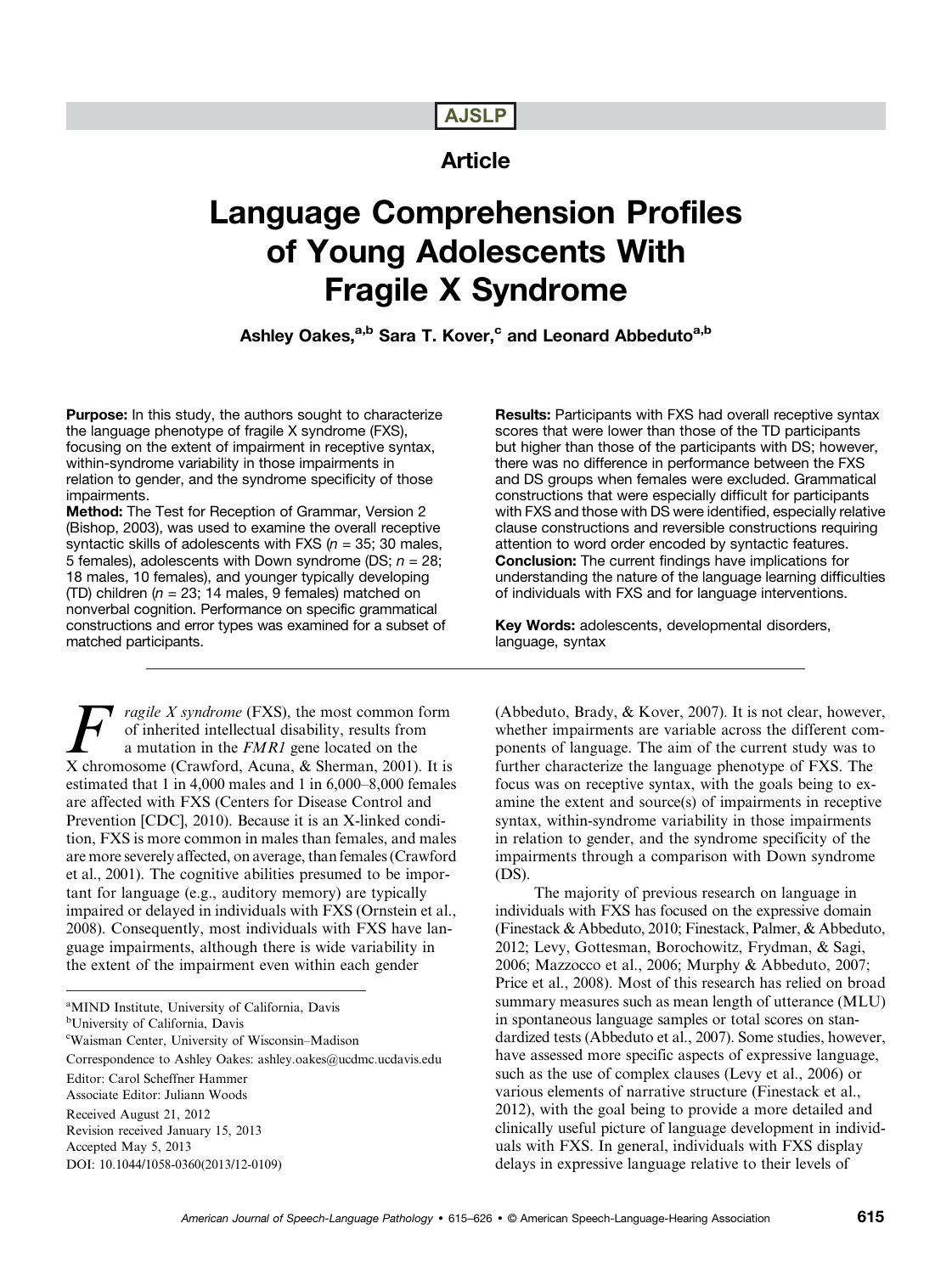nonverbal cognitive ability, with expressive syntax posing especially serious challenges (Finestack & Abbeduto, 2010; Finestack, Sterling, & Abbeduto, 2013; Levy et al., 2006; Price et al., 2008). It is important to extend these findings to the receptive modality in FXS, because the extent and profile of impairments has been found to be quite different across modalities in some disorders (Volden et al., 2011). Variation in impairments across modalities can provide insights into mechanisms and potential intervention targets.

Unfortunately, there have been only two studies of language comprehension in individuals with FXS. In the first study, Abbeduto et al. (2003) compared the receptive language skills of male and female adolescents and young adults with FXS without comorbid autism to those of typically developing (TD) children matched on nonverbal mental age (NVMA). Participants were assessed using the Test for Auditory Comprehension of Language—Revised (TACL–R; Carrow-Woolfolk, 1985), which includes subtests to measure vocabulary, grammatical morphology, and multiword syntactic patterns. Abbeduto et al. found that there were no differences in age-equivalent scores on any of the three subtests between the participants with FXS and the TD participants, suggesting that vocabulary, grammatical morphology, and syntax more generally keep pace with nonverbal cognition in adolescents and young adults with FXS. In the second study, Price, Roberts, Vandergrift, and Martin (2007) focused only on males with FXS and used the more recent Test for Auditory Comprehension of Language—Third Edition (Carrow-Woolfolk, 1998). Price et al. also found that these participants' performance was equally delayed across the domains of vocabulary, grammatical morphology, and syntax; however, they also found that boys with FXS regardless of comorbid autism status had lower age-equivalents than expected based on their nonverbal cognitive levels on all three subtests.

These inconsistent findings regarding performance relative to NVMA across the two studies might relate to the fact that the sample in the Abbeduto et al. (2003) study was older on average and included both males and females. Differences in the two versions of the TACL might have had an impact on the findings as well. In the present study, an attempt was made to clarify the issue by using the Test for Reception of Grammar, Version 2 (TROG–2; Bishop, 2003) rather than the TACL and systematically examining the impact of gender on the findings. In addition, the sample for the present study fell in the middle of, and overlapped with, the samples of Abbeduto et al. and Price et al. (2007) in terms of age.

Any attempt to characterize receptive language must recognize its complex and multifaceted nature. Many standardized assessments of receptive language, including those that purport to examine specific domains of language (e.g., receptive syntax), are seldom sufficient for characterizing profiles of receptive language impairments because they fail to fully probe mastery of specific linguistic elements or constructions. An individual who fails to understand a sentence such as *The man is chasing the dog*, for example, might do so because he or she does not understand the meanings of

individual words, fails to recognize that the syntactic frame specifies that the first noun phrase is the agent and the second noun phrase the recipient, or simply cannot maintain the sentence in memory long enough to get to its meaning. Deciding among these (and other alternatives) is likely to require a more careful assessment of performance on specific linguistic constructions or an examination of the types of errors made during processing so as to isolate the source(s) of difficulty (Laws & Bishop, 2003). Isolating the source(s) of receptive language difficulties is important for adequately characterizing the phenotype of FXS as well as for identifying and prioritizing targets for intervention. In the present study, therefore, we examined individuals' comprehension of specific language forms and the types of errors they made in addition to the overall level of receptive language performance.

In the case of FXS, virtually all aspects of cognition are impaired; thus, there are likely to be numerous contributors to receptive language problems (Abbeduto et al., 2007). Nevertheless, there are two areas of especially severe cognitive impairment in individuals with FXS that are likely to have an important impact on receptive language. First, it has been documented that individuals with FXS are quite poor at processing sequential patterns (Burack et al., 1999; Dykens, Hodapp, & Leckman, 1987). This observation raises the possibility that language forms whose comprehension hinges on attending to the order of linguistic elements will be especially challenging for individuals with FXS. Second, auditory memory is also an area of special weakness (Baker et al., 2011), which raises the possibility that language forms that place particularly heavy demands on auditory memory during comprehension will also be especially challenging for individuals with FXS. In the present study, therefore, special attention was focused on the comprehension of (a) reversible sentences with the prepositions in and on (e.g., The duck is on the ball); (b) reversible subject-verbobject (SVO) sentences (e.g., The man is chasing the dog), each of which depends on processing information about word order; (c) sentences containing four lexical elements (e.g., There is a yellow star and a big flower); and (d) sentences with subject relative clauses (e.g., The man that is eating looks at the cat), each of which places heavy demands on auditory memory. Data on these forms will help illuminate the ways in which other aspects of the FXS cognitive phenotype contribute to language difficulties.

Because individuals with FXS, particularly males, often have an intellectual disability (i.e., an IQ of 70 or less), it is useful to determine the extent to which the FXS language is syndrome specific or common to individuals with an intellectual disability. Such a determination typically requires comparison with individuals who have an intellectual disability of a different etiology (Dykens, Hodapp, & Finucane, 2000). DS provides a useful comparison for FXS in part because the language phenotype of DS has been well described (Abbeduto & McDuffie, 2010). In particular, individuals with DS have especially severe deficits in the area of syntax, with these deficits being seen in both the expressive and receptive modalities (Abbeduto et al., 2003; Chapman, Schwartz, & Kay-Raining Bird, 1991; Glenn & Cunningham,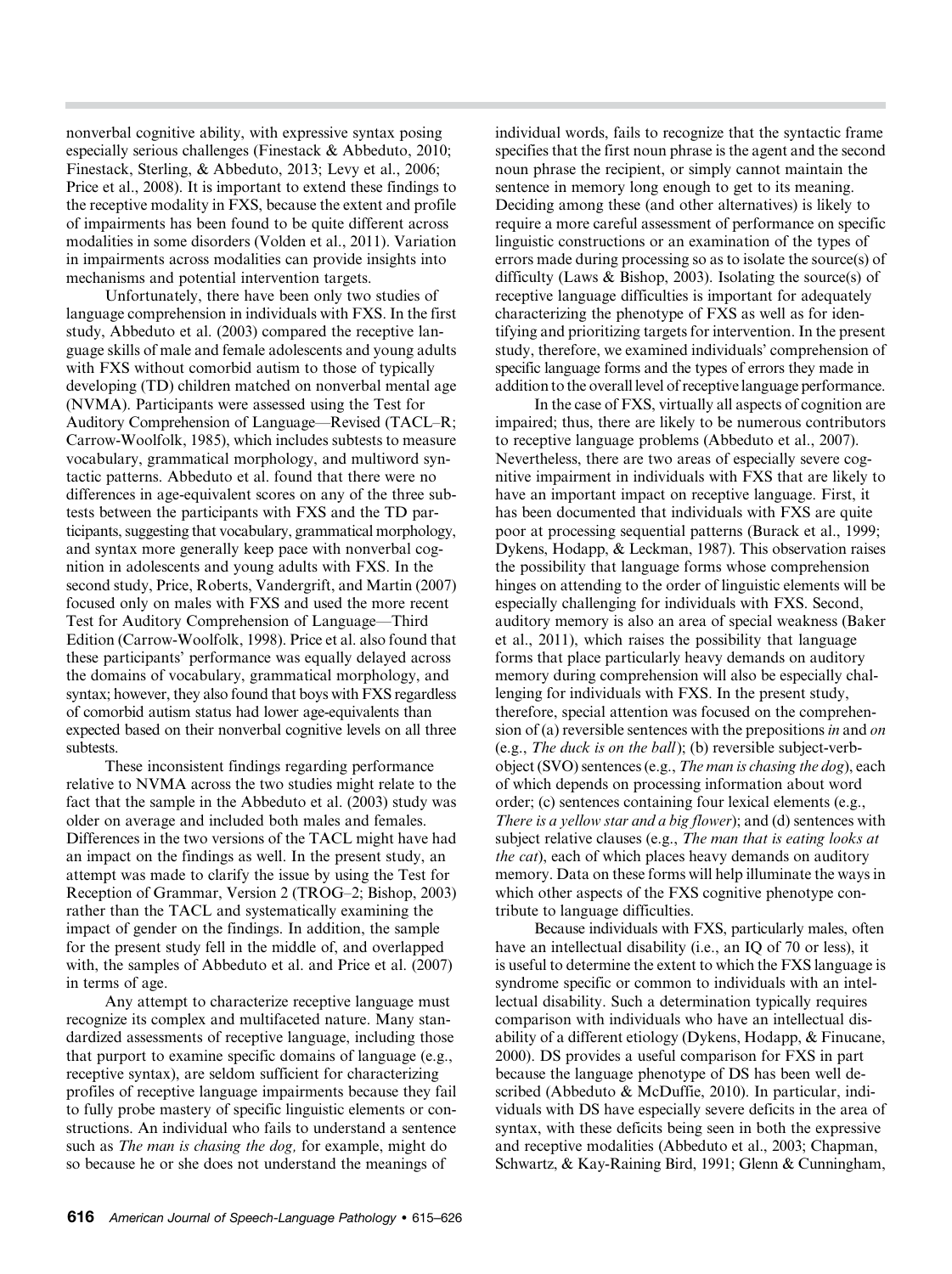2005; Laws & Bishop, 2003; Miller, 1988). Moreover, the receptive syntax deficits in DS do not appear to be attributable solely to auditory memory impairments, hearing loss, or other nonlinguistic impairments (Chapman & Hesketh, 2001; Laws & Bishop, 2003); instead, syntactic processing appears to pose its own unique challenges or, at least, to magnify impairments in auditory memory, hearing, or other nonlinguistic domains of processing (Laws & Bishop, 2003).

## Current Study

The current study evaluated the possibility that FXS, like DS, is characterized by especially severe impairments in receptive syntax. This possibility was addressed by comparing the receptive syntax performance of individuals with FXS to that of individuals with DS matched on NVMA. The measure of receptive syntax was the TROG–2, which has only recently been used in studies of FXS (McDuffie, Kover, Abbeduto, Lewis, & Brown, 2012; Pierpont, Richmond, Abbeduto, Kover, & Brown, 2011). Four constructions from the TROG–2 were selected for additional in-depth analysis: reversible in and on sentences, reversible SVO sentences, sentences containing four lexical elements, and sentences with subject relative clauses (see Table 1 for examples of all constructions). These forms were selected because they had been administered to a relatively large number of participants in the study (as part of a larger study) and because they make it possible to determine whether syntactic information per se placed an added burden on the poor sequential processing and limited auditory memory of individuals with FXS.

In particular, comparison of reversible in and on sentences to reversible SVO sentences is useful because the relationships among words are encoded lexically in the former sentences and syntactically in the latter sentences. Similarly, comparison of four-element sentences to sentences with subject relatives is useful because, despite being of

similar length, only the latter are multiclause and, thus, highly syntactically complex (Bishop, 1997; Karmiloff-Smith et al., 1997; van der Lely & Harris, 1990). Finally, the types of comprehension errors committed by the participants were examined to determine whether they had their origin in syntactically or lexically based decisions during comprehension. Examination of such error types has helped uncover similarities and differences between individuals with DS and those with specific language impairment in regard to the source of receptive language difficulties (Laws & Bishop, 2003). Thus, the present study was designed to clarify the extent and nature of receptive impairments in individuals with FXS, thereby yielding insights into the factors that contribute to those impairments and identifying targets and avenues for intervention.

#### Study Questions and Predictions

• Are there diagnostic group and gender differences in the overall receptive syntactic skills between young adolescents with FXS and young adolescents with DS? In light of previous findings on DS (Abbeduto et al., 2003; Chapman et al., 1991; Glenn & Cunningham, 2005, Laws & Bishop, 2003; Miller, 1988), as well as the inconsistent findings for FXS (Abbeduto et al., 2003; Price et al., 2007), we hypothesized that after controlling for nonverbal cognitive ability, young adolescents with FXS would score higher in terms of overall receptive syntactic skills than would young adolescents with DS. No prediction was possible, however, as to how the receptive syntactic skills of young adolescents with FXS would compare to those of TD participants. Additionally, based on the X-linked nature of FXS, we predicted that males with FXS would score lower on overall receptive syntax than females with FXS.

| <b>Block</b> | Construction                         | <b>Example item</b>                             |  |  |  |  |
|--------------|--------------------------------------|-------------------------------------------------|--|--|--|--|
| A            | Two elements                         | The sheep is running.                           |  |  |  |  |
| B            | Negative                             | The fork is not big.                            |  |  |  |  |
| С            | Reversible in and on                 | The duck is on the ball.                        |  |  |  |  |
| D            | Three elements                       | The girl pushes the box.                        |  |  |  |  |
| Ε            | Reversible subject-verb-object (SVO) | The man is chasing the dog.                     |  |  |  |  |
| F            | Four elements                        | There is a yellow star and a big flower.        |  |  |  |  |
| G            | Relative clause in subject           | The man that is eating looks at the cat.        |  |  |  |  |
| Н            | Not only X but also Y                | The man is not only running but also pointing.  |  |  |  |  |
|              | Reversible above and below           | The cup is below the star.                      |  |  |  |  |
| J            | Comparative/absolute                 | The flower is longer than the comb.             |  |  |  |  |
| Κ            | Reversible passive                   | The cow is chased by the girl.                  |  |  |  |  |
|              | Zero anaphor                         | The book is on the scarf and is blue.           |  |  |  |  |
| M            | Pronoun gender/number                | They are carrying him.                          |  |  |  |  |
| N            | Pronoun binding                      | The girl sees that the lady is pointing at her. |  |  |  |  |
| O            | Neither nor                          | The girl is neither pointing nor running.       |  |  |  |  |
| P            | X but not Y                          | The man but not the horse is jumping.           |  |  |  |  |
| Q            | Postmodified subject                 | The scarf on the shoe is blue.                  |  |  |  |  |
| $\mathsf{R}$ | Singular/plural inflection           | The cat chases the ducks.                       |  |  |  |  |
| S            | Relative clause in object            | The man pushes the cow that is standing.        |  |  |  |  |
|              | Center-embedded sentence             | The sheep the girl looks at is running.         |  |  |  |  |

Table 1. Examples of grammatical constructions in the Test for Reception of Grammar, Version 2 (TROG–2; Bishop, 2003).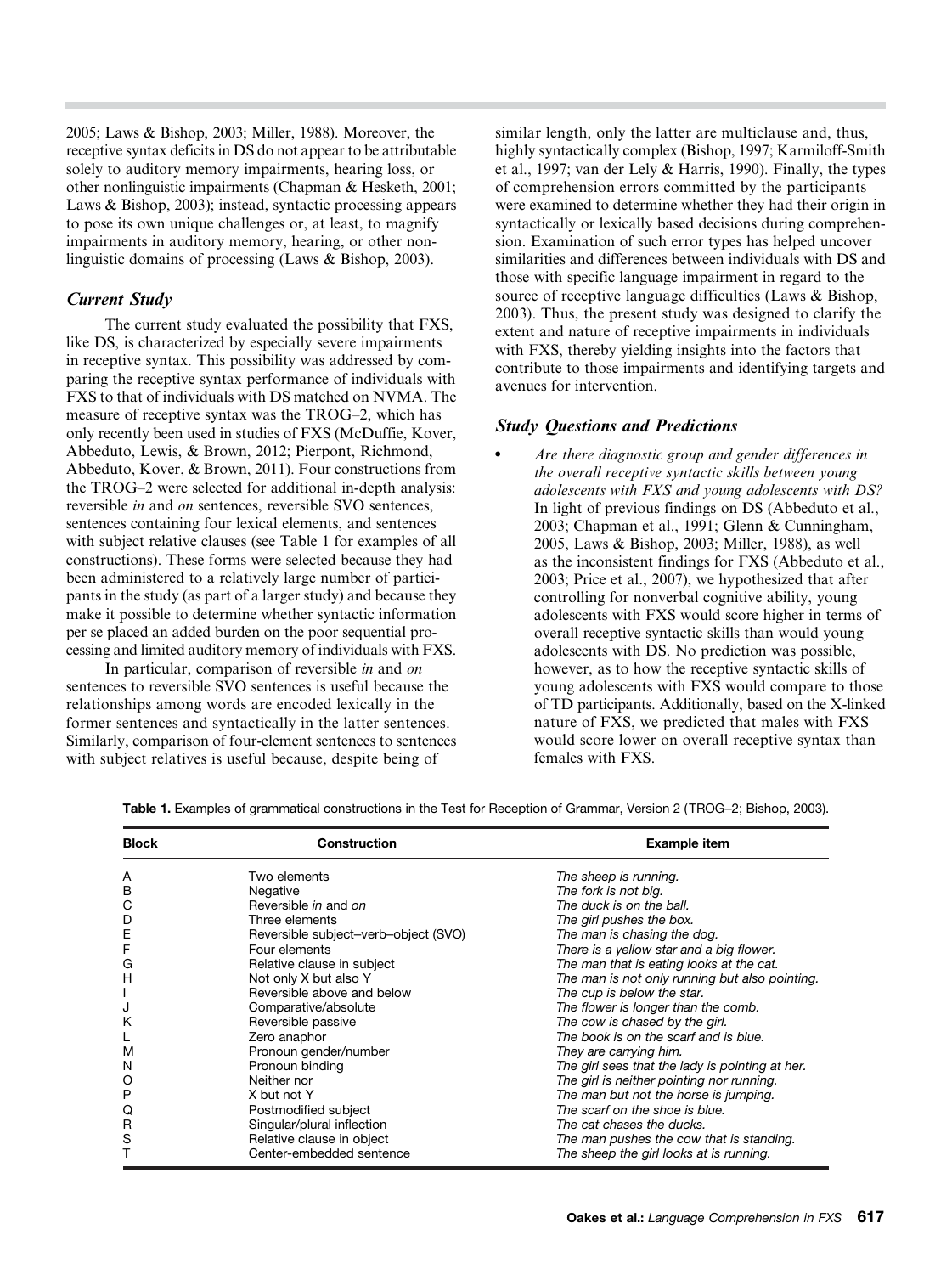- Are there diagnostic group differences in the comprehension of sentences differing in length, reversibility, and clause embedding betweeen young adolescents with FXS and young adolescents with DS? Due to the cognitive and auditory memory deficits found in both individuals with FXS (Baker et al., 2011; Ornstein et al., 2008) and those with DS (Chapman & Hesketh, 2001; Laws & Bishop, 2003), we hypothesized that both group profiles would reflect special difficulty with syntax and, thus, word order and clause embedding.
- Are there diagnostic group differences in the pattern of lexical and syntactic errors across these sentence distinctions (i.e., length, reversibility, and syntactic complexity) between young adolescents with FXS and young adolescents with DS? Due to the cognitive and auditory memory deficits found in both individuals with FXS (Baker et al., 2011; Ornstein et al., 2008) and those with DS (Chapman & Hesketh, 2001; Laws & Bishop, 2003), we hypothesized that the group profiles would reflect special difficulty with syntactically based errors relative to lexically based errors.

# Method

#### **Participants**

Participants were drawn from a larger longitudinal project on language development in FXS and DS that involved four annual visits. During each of the four annual visits, participants completed a battery of language and cognitive measures. The current study used only a subset of these measures, most of which were obtained at the Time 1 (T1) assessment. Three groups participated in the larger study: 53 children and adolescents with FXS, ages 10;2 (years;months) to 16;0 at T1; 30 children and adolescents with DS, ages 10;2 to 15;9 at T1; and 56 TD children, ages 3;1 to 8;9 at T1. Ninety percent of the participants identified as Caucasian, 4% as African American, 4% as Hispanic, and 2% as "other." Regarding maternal educational level, 42% of the participants' mothers had graduated from high school, 43% had graduated from college, and 15% had graduated with an advanced degree.<sup>1</sup> Although other articles have been published based on this larger project (Kover, McDuffie, Abbeduto, & Brown, 2012; McDuffie et al., 2010; McDuffie et al., 2012; Pierpont et al., 2011), none has focused on the questions of interest in the present study.

Participants with FXS and DS were recruited nationally using a variety of sources, including a university recruitment registry, Internet websites and listservs, newspaper advertisements, and postings/flyers at parent meetings. TD participants were largely recruited locally using posters and flyers in public places and a university research registry. Enrollment criteria included English as the native language, use of three-word phrases at least occasionally, and no significant uncorrected vision or hearing impairments, all of

which were determined from parent report. The parents of the TD children indicated that their child was not receiving special education services at the time of participation, with the exception of limited speech articulation treatment. The parents of the adolescents with FXS or DS provided diagnostic confirmation, generally through copies of medical records.

Individuals with more than a mild hearing loss (i.e., pure-tone air conduction threshold of 30 dB HL or higher in each ear averaged across 500, 1000, and 2000 Hz) at T1 were excluded from the current study, which resulted in the exclusion of one participant with DS. For one participant with FXS, hearing could not be evaluated at T1 or T2 (1 year) after T1) because of his level of cooperation and functioning; however, his hearing was successfully evaluated at T3 (2 years after T1), and he was found to meet the hearing criterion; thus, he was included in the current study.

Several within-group sibling pairs  $(n = 8)$  participated in the larger longitudinal study; however, only one sibling from same-gender sibling pairs was included in the current study. This resulted in the exclusion of five TD participants. Opposite-gender sibling pairs were not excluded from the current study because gender was a factor of interest in some of the analyses. Scores from standardized measures of language and cognition, described later, were obtained during T1 for all but two participants with FXS and one TD participant. For these three participants, the tasks of interest were either not completed in a standardized way or not attempted because of noncompliance, or the participant completed less than half of the measure of nonverbal cognition. In these cases, data from the first valid measures (at T2 or T3) were substituted.

#### Procedure

Written consent was given by all parents before participation in the study. Testing sessions took place in a quiet room and lasted between 4 and 8 hr over the course of 2 days, with breaks taken as needed. A variety of standardized and experimental measures of language and cognition were administered as part of the larger longitudinal study. As previously mentioned, only a subset of these measures formed the basis for the current study.

#### Measures

Receptive language. Participants were assessed using the TROG–2, which is a standardized measure that is used to examine syntactic comprehension skills. According to the manual, internal consistency of the TROG–2 is .877 ( $N = 896$ ). Correlations between the TROG–2 and subtests from the Clinical Evaluation of Language Fundamentals—Preschool, UK Edition (CELF– $P^{UK}$ ; Linguistics Concepts subtest; Wiig, Secord, & Semel, 2000) and the Clinical Evaluation of Language Fundamentals—Third, UK Edition (CELF- $3^{UK}$ ; Concepts and Directions subtest; Semel, Wiig, & Secord, 2000) reveal moderate levels of correlation (.582 and .525, respectively; Bishop, 2003).

The TROG–2 consists of 20 blocks  $(A - T)$ , each testing a specific grammatical construction. The order of <sup>1</sup>

<sup>&</sup>lt;sup>1</sup>Missing for one participant with FXS.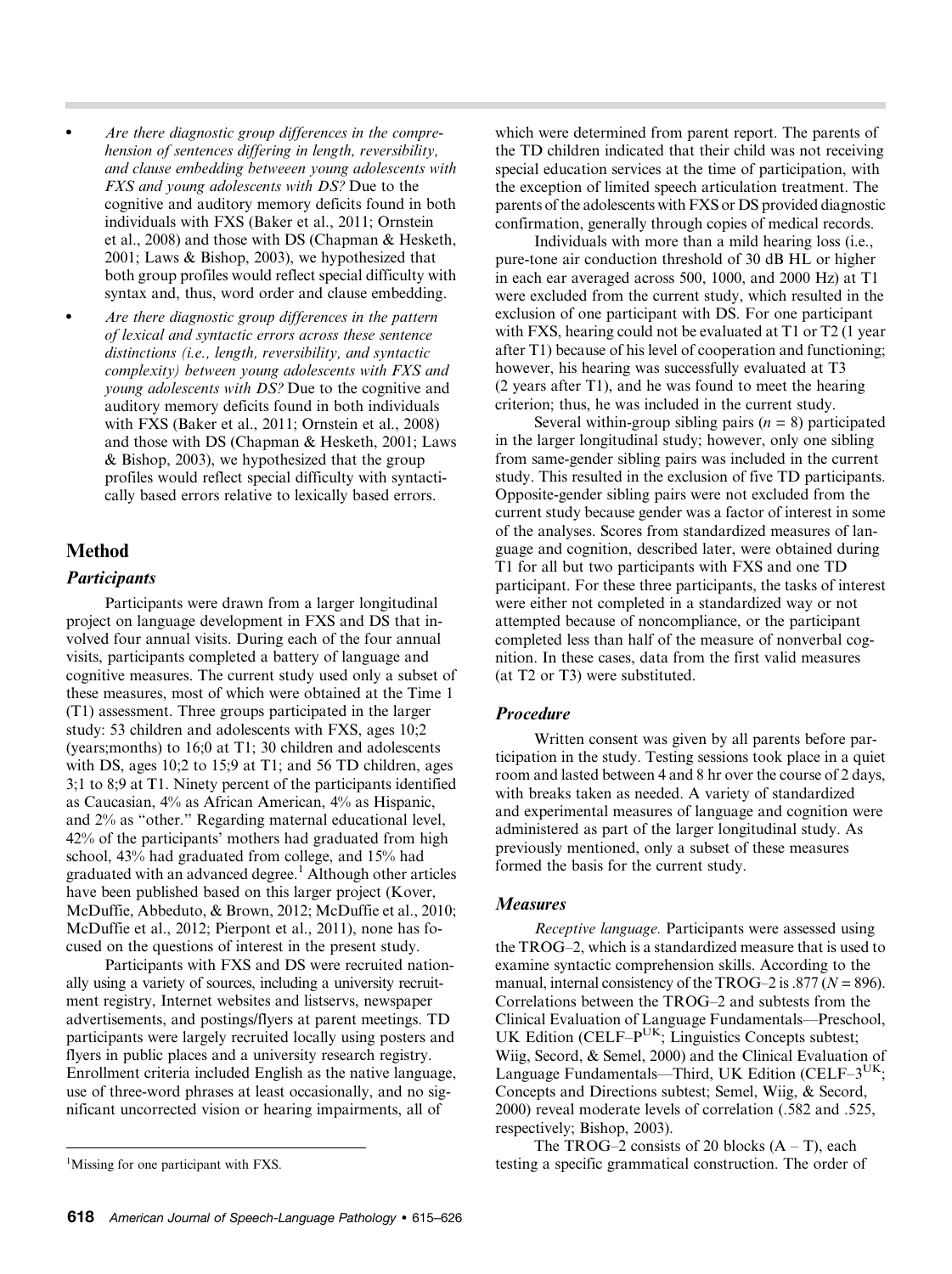administration of the blocks reflects their relative order of difficulty for the normative sample. Examples of the grammatical constructions are shown in Table 1. Each block contains four test items. The vocabulary included in the TROG–2 was restricted to simple words in order to minimize lexical influences on comprehension performance (Bishop, 2003). For each item in the TROG–2, the examiner read a sentence that referred to one of four drawings, and the participant's task was to point to the one drawing that corresponded to the meaning of the sentence. The distracter drawings, or foils, differed by either a lexical or grammatical element. Choosing a drawing that differed from the target by a lexical element (e.g., a noun, verb, or adjective) reflected a lexical error, whereas choosing a drawing that differed by a grammatical element (e.g., a function word, word order, or inflection) reflected a grammatical error. For example, an item testing the reversible SVO construction took the form, The man is chasing the dog. A lexical distracter for this item depicted a man chasing a ball; a grammatical distracter depicted a dog chasing a man. The foils for a few grammatical constructions (e.g., the four-element construction) contained only lexical distracters, meaning that only lexical errors were possible. Most blocks were constructed so that both lexical and grammatical distracters or only grammatical distracters were included.

Consistent with the manual and standardization of the TROG–2 (Bishop, 2003), testing began at the first item in Block A and was discontinued after five consecutive failed blocks, with one or more incorrect responses in a block constituting failure. The total number of blocks passed was used to calculate the standard and age-equivalent scores. Although using the total number of blocks passed is useful to determine an individual's overall receptive language ability, a finer level of analysis of an individual's performance on the TROG–2 is possible by examining the number of items answered correctly in each block as opposed to whether the block was failed or passed (McDuffie et al., 2012). In the current study, the total number of items answered correctly (rather than blocks passed) was used in the analyses of overall performance and performance on the grammatical constructions of interest.

Nonverbal cognition. Participants were assessed using the Brief IQ subtests of the Leiter International Performance Scale—Revised (Leiter–R; Roid & Miller, 1997): Figure Ground, Form Completion, Sequential Order, and Repeated Patterns. These subtests measure visualization and fluid reasoning skills and yield a nonverbal IQ score, an ageequivalent score, and a growth score. The Leiter–R is fully nonverbal; examiners use pantomime and nonverbal cues to explain the task, and participant responses are given by either pointing or with shapes or cards.

#### Analyses

Separate analyses were conducted to address the research questions relating to (a) overall performance, (b) performance on specific grammatical constructions, and (c) patterns of error types. Before the analyses of interest, participants were compared group-wise on nonverbal cognitive ability using Leiter–R growth scores. Growth scores were used instead of age-equivalent scores because the former provides a measure of the individual's skills that are assessed by the items on the Leiter–R rather than by comparing the participants' abilities to individuals in the same age group (Roid & Miller, 1997). Whereas standardized norm-referenced scales may not always provide a detailed look at the actual skills and growth of an individual, especially for individuals who are functioning lower than their same-age peers, growth scores reflect the absolute level of an individual's ability and may detect small differences in ability, which is particularly useful for individuals with neurodevelopmental disorders.

Conceptually, growth scores are similar to ageequivalent scores but without the latter's psychometric limitations. After initial exclusions based on hearing loss and sibling status, TD children ( $n = 12$ ) whose nonverbal IQ scores were above 130 (2 SDs from the mean), as well as TD children  $(n = 3)$  and one adolescent with FXS whose total growth scores were high relative to the other participants (i.e., higher than 500), were excluded from the current study so that a group-wise match could be achieved. This resulted in samples of 52 participants with FXS, 29 participants with DS, and 36 TD participants. Based on these groups, participants with FXS and TD participants were well matched on Leiter–R growth scores  $t(86) = 0.14$ ,  $p = .890$ ,  $d = 0.03$ , whereas participants with DS differed from those with FXS and TD,  $t(79) = 3.5$ ,  $p = .001$ ,  $d = 0.85$ , and  $t(63) = 3.2$ ,  $p = .002$ ,  $d = 0.82$ , respectively. Participants with growth scores higher than 475 were also excluded  $(n = 31)$  in order to allow acceptable overlap in growth scores from the Leiter–R.

Thus, the analysis addressing the first research question included a final sample of 35 participants with FXS, 28 participants with DS, and 23 TD participants. Characteristics of the participants included in this analysis are shown in Table 2. T tests revealed that there were no significant differences in nonverbal cognitive ability (i.e., Leiter–R growth scores) between the participants with FXS and TD,  $t(56) = -0.419$ ,  $p = .677$ ,  $d = 0.11$ ; TD and DS,  $t(49) = 0.163$ ,  $p = .871$ ,  $d = 0.05$ ; or FXS and DS,  $t(61) = .645$ ,  $p = .522$ ,  $d = 0.16$ . There were five, nine, and 10 females in the FXS, TD, and DS groups, respectively.

As a result of the standardized administration of the TROG–2, in which testing is discontinued after five consecutive failed blocks, not all participants were administered the construction containing four lexical elements (Block F) or the construction containing a subject relative clause (Block G). Therefore, only participants who completed each of the blocks of interest (i.e., reversible in and on, reversible SVO, four elements, and relative clause in subject) were included in analyses of those specific grammatical constructions and their accompanying error patterns. Thus, analyses addressing the second and third research questions included 23 participants with FXS, 22 with DS, and 22 TD, as shown in Tables 3 and 4. The groups in these analyses were well matched on Leiter–R growth scores: FXS and DS,  $t(43) = -0.14$ ,  $p = .893$ ,  $d = 0.04$ ; FXS and TD,  $t(43) = -0.50$ ,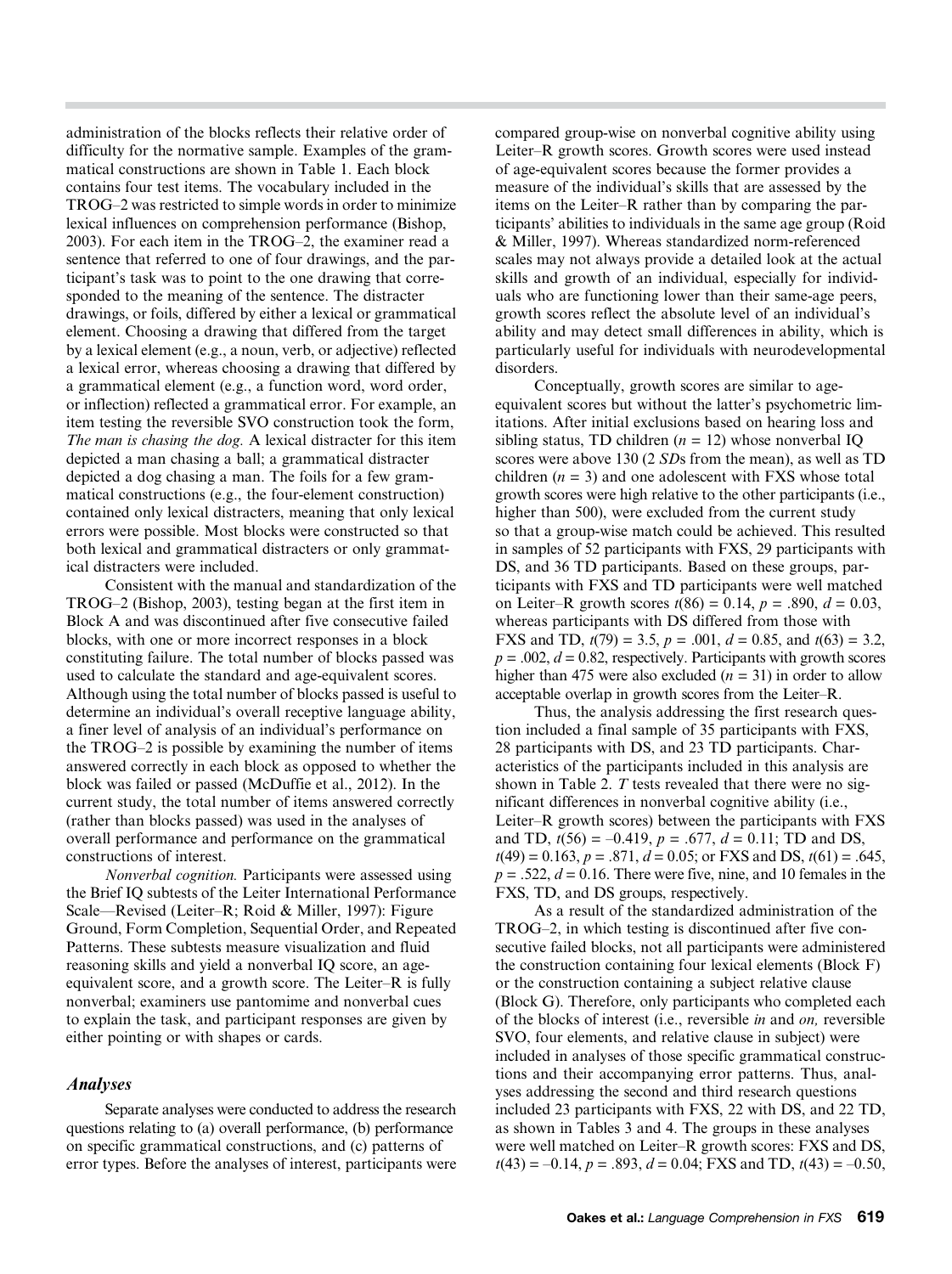Table 2. Participant characteristics by group and gender.

|                           |                | DS        | <b>FXS</b>   |           |                |     | TD           |           |                |     |              |           |
|---------------------------|----------------|-----------|--------------|-----------|----------------|-----|--------------|-----------|----------------|-----|--------------|-----------|
|                           | <b>Females</b> |           | <b>Males</b> |           | <b>Females</b> |     | <b>Males</b> |           | <b>Females</b> |     | <b>Males</b> |           |
|                           | $(n = 10)$     |           | $(n = 18)$   |           | $(n = 5)$      |     | $(n = 30)$   |           | $(n = 9)$      |     | $(n = 14)$   |           |
| <b>Characteristic</b>     | М              | <b>SD</b> | М            | <b>SD</b> | М              | SD  | М            | <b>SD</b> | М              | SD  | М            | <b>SD</b> |
| Chronological age         | 12.7           | 1.4       | 12.9         | 9.        | 11.0           | 1.0 | 12.8         | 1.8       | 4.7            | 0.5 | 4.6          | 1.1       |
| Nonverbal IQ <sup>a</sup> | 45.0           | 8.6       | 41.8         | 5.9       | 54.6           | 7.7 | 42.5         | 5.9       | 110.3          | 7.7 | 107.4        | 12.6      |
| Leiter-R growth score     | 465.1          | 7.1       | 460.6        | 7.3       | 468.6          | 4.5 | 462.5        | 7.2       | 463.9          | 9.9 | 461.7        | 9.8       |
| Leiter-R age-equivalent   | 5.3            | 0.7       | 4.7          | 0.7       | 5.6            | 0.5 | 4.9          | 0.7       | 5.1            | 0.4 | 4.8          | 1.0       |

Note. Leiter–R = Leiter International Performance Scale—Revised (Roid & Miller, 1997).

<sup>a</sup>One participant with DS completed only three out of four subtests of the Leiter–R Brief IQ subtests; therefore, scores from the three subtests were averaged to obtain estimated scores.

 $p = .620, d = 0.15$ ; and DS and TD,  $t(42) = -0.60, p = .551$ ,  $d = 0.03$ . As a result of the small number of females in each group, gender was not included in the analyses addressing these research questions.

## **Results**

#### Overall Performance

The first research question was addressed using a 3 (group: FXS, DS, TD)  $\times$  2 (gender: male, female) analysis of variance (ANOVA), with number of items answered correctly on the TROG–2 as the dependent variable, to test for overall group differences and to establish whether the effect of gender differed across the groups. Partial eta squared  $(\eta_p^2)$ , a measure of effect size, was calculated and was interpreted using the values of .01 (small effect), .06 (medium effect), and .14 (large effect; Cohen, 1988). Scores derived from performance on the TROG–2 are shown in Table 5. There was a significant main effect of group,  $F(2, 80) = 17.7$ ,  $p < .001$ ,  $\eta_p^2 = .31$ ; a significant main effect of gender,  $F(1, 80) = 7.6, p = .007, \eta_p^2 = .09$ ; and a significant Group  $\times$ Gender interaction,  $F(2, 80) = 3.4$ ,  $p = .038$ ,  $\eta_p^2 = .08$ . TD participants scored higher than participants with FXS,  $p < .001$ , and higher than participants with DS,  $p < .001$ . In addition, participants with FXS scored higher than those with DS,  $p = .019$ .

Although females scored higher than males, the effect of gender was qualified by the interaction with group, which was examined using separate ANOVAs for each group. For

Table 3. Characteristics, by group, of participants who completed the four grammatical constructions of interest.

|                                                                                       | DS<br>$(n = 22)$             |                          | <b>FXS</b><br>$(n = 23)$     |                          | TD<br>$(n = 22)$             |                           |
|---------------------------------------------------------------------------------------|------------------------------|--------------------------|------------------------------|--------------------------|------------------------------|---------------------------|
| <b>Characteristic</b>                                                                 | м                            | SD                       | м                            | SD                       | м                            | SD                        |
| Chronological age<br>Nonverbal IQ<br>Leiter-R growth score<br>Leiter-R age-equivalent | 13.0<br>43.4<br>464.4<br>5.1 | 1.7<br>7.5<br>5.9<br>0.6 | 12.8<br>43.3<br>464.1<br>5.1 | 1.8<br>6.9<br>5.7<br>0.6 | 4.7<br>108.6<br>463.1<br>5.0 | 0.9<br>11.5<br>7.6<br>0.8 |

participants with FXS, analyses yielded a significant effect of gender,  $F(1, 33) = 16.5, p < .001, \eta_p^2 = .33$ , but no significant effect of gender was found for TD participants,  $F(1, 21) = .011$ ,  $p = .917$ ,  $\eta_p^2 < .01$ , or for those with DS,  $F(1, 26) = 3.7, p = .066, \eta_p^2 = .12$ . To examine whether females accounted for the main effect of group, a separate univariate ANOVA with group was conducted only for males, with number correct as the dependent variable. Analyses yielded a significant effect of group,  $F(2, 59) = 22.8$ ,  $p < .001$ ,  $\eta_p^2 = .44$ . Male participants with TD scored significantly higher than both male participants with FXS,  $p < .001$ , and those with DS,  $p < .001$ ; however, no significant difference was found between male participants with FXS and those with DS,  $p = .648$ .

#### Performance on Specific Constructions

To address the second research question, performance on the four grammatical constructions was analyzed using a 3 (group: FXS, DS, TD)  $\times$  4 (grammatical construction: reversible in and on, reversible SVO, four elements, and relative clause in subject) repeated measures ANOVA, with grammatical construction as the repeated measure and the number of items answered correctly as the dependent variable. Analyses yielded a significant main effect of group,  $F(2, 64) = 15.4, p < .001, \eta_p^2 = .33$ ; a significant main effect of grammatical construction,  $F(3, 192) = 11.0, p < .001$ ,  $\eta_p^2$  = .15; and a significant Group  $\times$  Grammatical Construction interaction,  $F(6, 291) = 3.8, p < .001, \eta_p^2 = .11$  (see Figure 1). TD participants scored higher than participants with FXS

Table 4. TROG–2 scores, by group, of the participants who completed the four grammatical constructions of interest.

|                                                                               | DS<br>$(n = 22)$           |                          | <b>FXS</b><br>$(n = 23)$   |                          | TD<br>$(n = 22)$            |                            |  |
|-------------------------------------------------------------------------------|----------------------------|--------------------------|----------------------------|--------------------------|-----------------------------|----------------------------|--|
| Characteristic                                                                | м                          | SD                       | м                          | SD                       | м                           | SD                         |  |
| Standard score<br>Age-equivalent<br>Total blocks passed<br>Total items passed | 55.0<br>4.1<br>3.0<br>25.5 | 0.0<br>0.2<br>1.4<br>7.8 | 55.0<br>4.1<br>3.1<br>24.7 | 0.0<br>0.2<br>1.3<br>5.8 | 101.9<br>5.1<br>6.9<br>46.4 | 12.7<br>1.3<br>3.8<br>16.3 |  |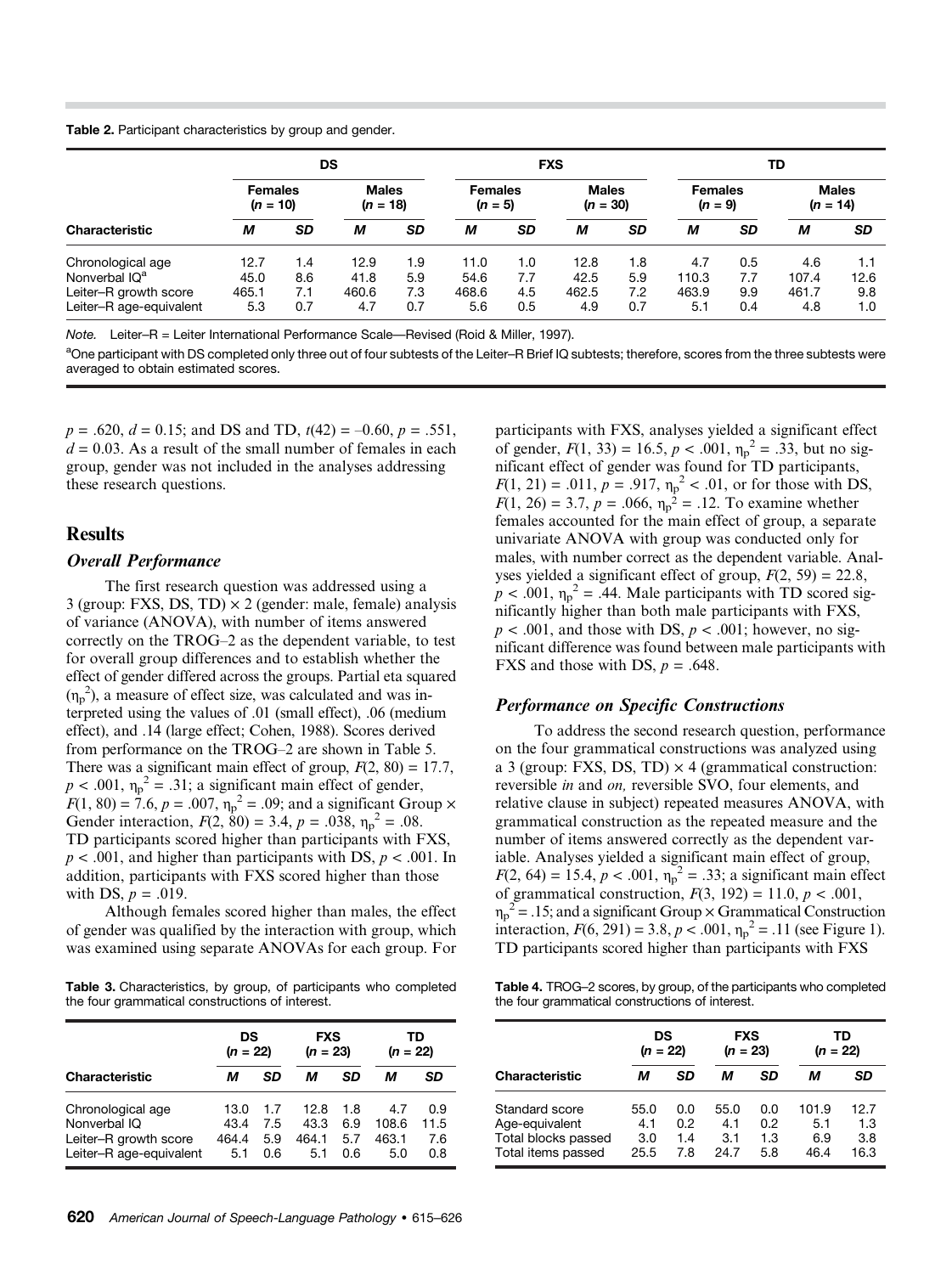|                     | DS                           |           |                            |           | <b>FXS</b>                  |           |                            |     | TD                          |           |                            |           |
|---------------------|------------------------------|-----------|----------------------------|-----------|-----------------------------|-----------|----------------------------|-----|-----------------------------|-----------|----------------------------|-----------|
|                     | <b>Females</b><br>$(n = 10)$ |           | <b>Males</b><br>$(n = 18)$ |           | <b>Females</b><br>$(n = 5)$ |           | <b>Males</b><br>$(n = 30)$ |     | <b>Females</b><br>$(n = 9)$ |           | <b>Males</b><br>$(n = 14)$ |           |
| Variable            | М                            | <b>SD</b> | М                          | <b>SD</b> | М                           | <b>SD</b> | М                          | SD  | м                           | <b>SD</b> | М                          | <b>SD</b> |
| Standard score      | 55.0                         | 0.0       | 55.0                       | 0.0       | 59.8                        | 6.7       | 55.0                       | 0.0 | 100.8                       | 12.8      | 100.9                      | 14.2      |
| Age-equivalent      | 4.1                          | 0.2       | 4.0                        | 0.2       | 4.7                         | 0.9       | 4.1                        | 0.2 | 4.9                         | 0.9       | 5.2                        | 1.5       |
| Total blocks passed | 3.1                          | 1.6       | 2.2                        | 1.6       | 5.6                         | 3.6       | 2.6                        | 1.7 | 6.4                         | 3.3       | 6.6                        | 4.5       |
| Total items passed  | 26.8                         | 9.5       | 20.1                       | 8.6       | 41.6                        | 19.4      | 21.7                       | 8.1 | 44.3                        | 14.9      | 45.1                       | 19.7      |

Table 5. TROG–2 scores, by group and gender, of participants who completed the four grammatical constructions of interest.

and those with DS,  $ps < .001$ . In addition, participants with FXS scored higher than participants with DS,  $p = .045$ . Analyzing the effect of grammatical construction, sentences with a subject relative clause were significantly more challenging than all other constructions,  $ps < .001$ , except fourelement sentences,  $p = .157$ . On average, reversible *in* and on sentences resulted in significantly more correct answers than four-element sentences,  $p = .001$ . Reversible SVO sentences were significantly easier than four-element sentences,  $p = .043$ . Reversible SVO sentences were somewhat more difficult than reversible in and on sentences, but this difference was not significant,  $p = .161$ .

To further investigate the interaction between group and grammatical construction, we conducted tests of simple effects for each grammatical construction. For reversible in and *on* sentences, there was a main effect of group,  $F(2, 64) = 4.1$ ,  $p = .02$ ,  $\eta_p^2 = .12$ . Participants with DS passed significantly fewer items in the reversible in and on sentences than TD participants and those with FXS,  $ps = .015$ , whereas participants with TD and FXS did not perform significantly differently from one another on average,  $p = .97$ . For reversible SVO sentences, there was also a main effect of group,  $F(2, 64) = 15.5, p < .001, \eta_p^2 = .33$ . TD participants passed significantly more items in reversible SVO sentences than either participants with FXS or participants with DS, ps < .001. Performance on reversible SVO sentences for individuals with DS and those with FXS did not differ,  $p = .440$ . For four-element sentences, the analysis yielded no main effect of



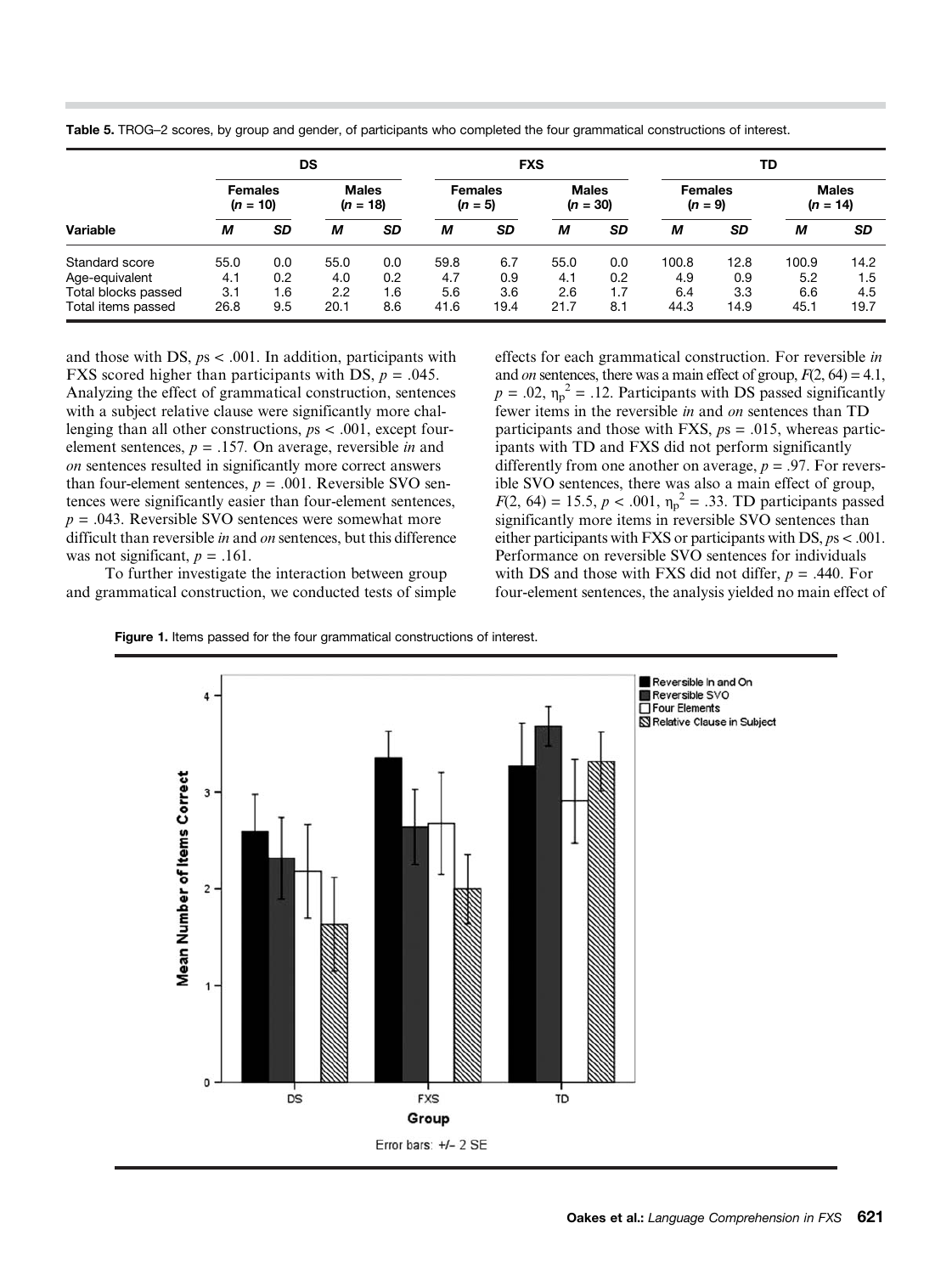group,  $F(2, 64) = 2.1$ ,  $p = .134$ ,  $\eta_p^2 = .06$ . Analysis of subject relative clause sentences revealed a main effect of group,  $F(2, 64) = 20.6, p < .001, \eta_p^2 = .39$ . TD participants correctly answered more items in sentences with subject relative clauses than did participants with FXS or DS,  $ps < .001$ , whereas participants with FXS and those with DS did not perform significantly differently from one another,  $p = .162$ .

# Patterns of Error Type

To address the third research question, we examined patterns of errors by comparing the number of lexical and grammatical errors made for the items testing the four constructions of interest (i.e., reversible *in* and *on* sentences, reversible SVO sentences, sentences with four lexical elements, and sentences with subject relative clauses) for participants who completed those blocks. Again, because of the small number of females in each group, gender was not included in the analysis. Across the four grammatical constructions, it was possible to make 27 grammatical errors and 21 lexical errors. To account for this difference and allow for comparison across the two types of errors, the number of errors was prorated such that the number of errors of each type was divided by the total possible number of errors. The prorated sum of lexical errors and the prorated sum of grammatical errors committed in the context of the four constructions, shown in Table 6, were the dependent variables for each participant. Errors were then analyzed using a 3 (group: FXS, DS, TD)  $\times$  2 (error type: lexical, grammatical) repeated measures ANOVA, with error type as the repeated measure. A main effect of group,  $F(2, 64) = 13.7$ ,  $p < .001$ ,  $\eta_p^2 = .30$ ; a main effect of error type,  $F(1, 64) = 37.7$ ,  $p < .001$ ,  $\eta_p^2 = .37$ ; and a significant Group  $\times$  Error Type interaction,  $F(2, 64) = 7.6$ ,  $p < .001$ ,  $\eta_p^2 = .19$ , emerged (see Figure 2). On average, participants made more grammatical errors than lexical errors. As would be expected based on their overall performance, TD participants made fewer errors than those with FXS or DS,  $p = .001$  and  $p < .001$ , respectively. There was no significant difference between the number of errors made by participants with FXS and those with DS ( $p = .056$ ).

To investigate the significant Group  $\times$  Error Type interaction, we conducted separate 2 (group)  $\times$  2 (error type) ANOVAs. Analyses revealed significant Group  $\times$  Error Type interactions for all pairs of groups. In contrast to TD

Figure 2. Mean number of prorated grammatical and lexical errors committed for the four grammatical constructions of interest.



participants, who made very few errors of the grammatical or lexical type, participants with FXS not only made more errors overall but also showed increased grammatical errors relative to lexical errors,  $F(1, 43) = 27.4, p < .001, \eta_p^2 = .39$ . Participants with FXS and those with DS did not perform significantly differently in terms of number of errors overall; however, relative to participants with FXS, participants with DS made a significantly greater number of grammatical errors,  $F(1, 43) = 4.4$ ,  $p = .041$ ,  $\eta_p^2 = .09$ .

In an exploratory descriptive analysis, the mean raw frequency of specific types of grammatical and lexical errors was investigated. Of course, not all error types were possible for each construction; thus, only verb and adjective lexical errors and word order and function word grammatical errors could be examined. No statistical tests were performed because of the uneven opportunities for error types among constructions. On average, participants with FXS and those with DS made more grammatical errors of the word order type than TD participants in reversible SVO sentences (1.22, 1.59, 0.32, respectively) and sentences with subject relative clauses (2.04, 2.14, 0.64, respectively). On reversible in and on sentences, participants with DS made a greater number of grammatical errors of the function word type than TD

Table 6. Mean number of grammatical and lexical errors by group and grammatical construction.

|                             | $DS (n = 22)$         |                   | $\textsf{FXS}$ ( <i>n</i> = 23) |                   | TD $(n = 22)$         |                   |  |
|-----------------------------|-----------------------|-------------------|---------------------------------|-------------------|-----------------------|-------------------|--|
| Grammatical<br>construction | Grammatical<br>errors | Lexical<br>errors | Grammatical<br>errors           | Lexical<br>errors | Grammatical<br>errors | Lexical<br>errors |  |
| Reversible in and on        | I.36                  |                   | 0.74                            |                   | 0.73                  |                   |  |
| Reversible SVO              | ∣.59                  | 0.09              | 1.22                            | 0.26              | 0.32                  | 0.00              |  |
| Four elements               |                       | 1.82              |                                 | 1.57              |                       | 1.09              |  |
| Relative clause in subject  | 2.14                  | 0.23              | 2.04                            | 0.04              | 0.64                  | 0.05              |  |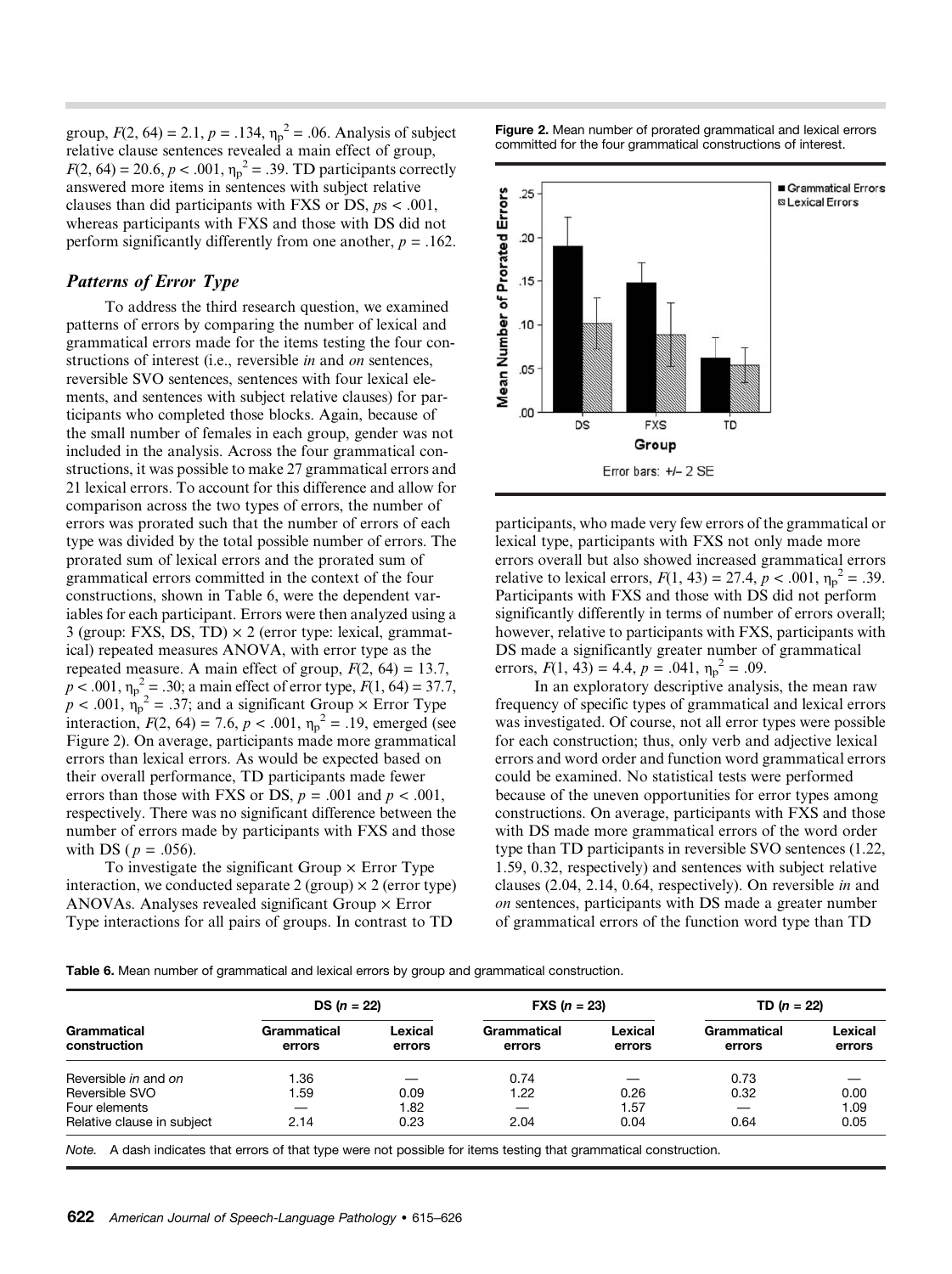and FXS participants (0.55, 0.13, 0.09, respectively). For four-element sentences, only lexical errors were possible, and the pattern of errors across participant groups was in line with their overall performance (i.e., 1.82 lexical errors by those with DS compared to 1.57 by participants with FXS and 1.09 by TD participants).

## **Discussion**

The purpose of the present study was to examine the comprehension of specific syntactic constructions and types of errors made by males and females with FXS to gain a more nuanced understanding of the linguistic phenotype of this population. In addition, greater knowledge of the syntactic comprehension skills of individuals with FXS can aid in the development of appropriate interventions.

#### Overall Performance for Syntactic Comprehension

The first research question focused on overall levels of syntactic comprehension in terms of differences as a function of diagnostic group and gender. TD children achieved higher total TROG–2 scores for items passed than did young adolescents with FXS. This result conflicts with findings from Abbeduto et al. (2003) for older adolescents and young adults with FXS, who did not differ significantly from NVMA-matched TD children on the TACL–R. Instead, results of the current study are in line with those from Price et al. (2007), which included a younger group of males with FXS and DS. The current finding, that young adolescents with FXS achieved overall scores that were lower than the scores of the younger NVMA-matched TD children, suggests that the overall syntactic comprehension skills of young adolescent males and females with FXS is lower than expected based on nonverbal cognitive ability. It may be that in late adolescence or even young adulthood, individuals with FXS catch up in terms of receptive language skills; however, longitudinal research is needed to investigate this further.

The young adolescents with FXS achieved overall scores that were higher than the scores of the young adolescents with DS, suggesting that the syntactic comprehension skills of young adolescents with FXS are not as severely affected as they are in young adolescents with DS (Abbeduto et al., 2003; Price et al., 2007). However, results from the Group  $\times$  Gender interactions for each diagnostic group revealed a gender difference only for the FXS group, with females outperforming males. This finding suggests that females with FXS may be accounting for the higher performance of participants with FXS relative to DS. When females were excluded from the analysis, male adolescents with FXS and DS did not perform significantly differently from one another. Thus, males with FXS appear to have receptive syntax deficits as severe as those seen in individuals with DS, which is a condition long recognized for having especially serious syntactic impairments. Clearly, syntax must be a target of intervention for males with FXS.

Despite the superior performance of females relative to males, it is noteworthy that the average TROG–2 standard

score obtained by females with FXS was almost 3 SDs below average, which is consistent with the claim that language poses serious challenges for many females with FXS (Sterling & Abbeduto, 2012). We chose to include females with FXS because they are a relatively understudied group compared to males with FXS; however, these findings suggest that because of females' distinct levels of delay, future studies may do well to examine the performance of males and females with FXS separately in order to ensure an accurate picture of the FXS phenotype in relation to other neurodevelopmental disorders. In the following discussions of the second and third research questions, in which gender was not a factor, findings were interpreted for males and females together because diagnostic groups were matched on NVMA and therefore had quantitatively similar profiles.

#### Performance on Specific Grammatical Constructions

The second research question focused on performance differences on specific grammatical constructions as a function of diagnostic group. The constructions examined were reversible sentences with the prepositions in and on (e.g., The duck is on the ball), reversible SVO sentences (e.g., The man is chasing the dog), sentences containing four lexical elements (e.g., There is a yellow star and a big flower), and sentences with subject relative clauses (e.g., *The man that is* eating looks at the cat). These constructions were chosen based in part on the fact that they had been administered to most of the participants in the longitudinal study from which the data were drawn, ensuring an adequate sample size. At the same time, however, these constructions were interesting because they tested dimensions of receptive syntax (i.e., reversibility and length) that are likely to be especially sensitive to the sequential processing and auditory memory deficits of FXS.

On average, across all participants, comprehension of active declarative sentences with four lexical elements was more difficult than comprehension of reversible sentences, including the locative in or on and reversible SVO sentences. Although comprehension of these two reversible constructions depends on processing information about word order, the syntax in these constructions is relatively simple, and the sentences are rather short, thereby placing little demand on auditory memory. This difference in performance may have been due to the fact that comprehension of four elements within a sentence places heavy demands on auditory memory independent of syntactic complexity. Interestingly, the four-element construction was tested only with lexical distracters, reinforcing the interpretation that poor performance cannot be attributed to difficulty with the syntax of the construction (Bishop, 2003). Items testing sentences that contained a subject relative clause also were more difficult than the two reversible constructions for all groups. The former sentences containing relative clauses also place heavy demands on auditory memory. Future research should focus on a wider range of constructions and experimentally manipulate auditory memory load to verify the source of difficulty for individuals with FXS regarding the four-element and subject relative sentences.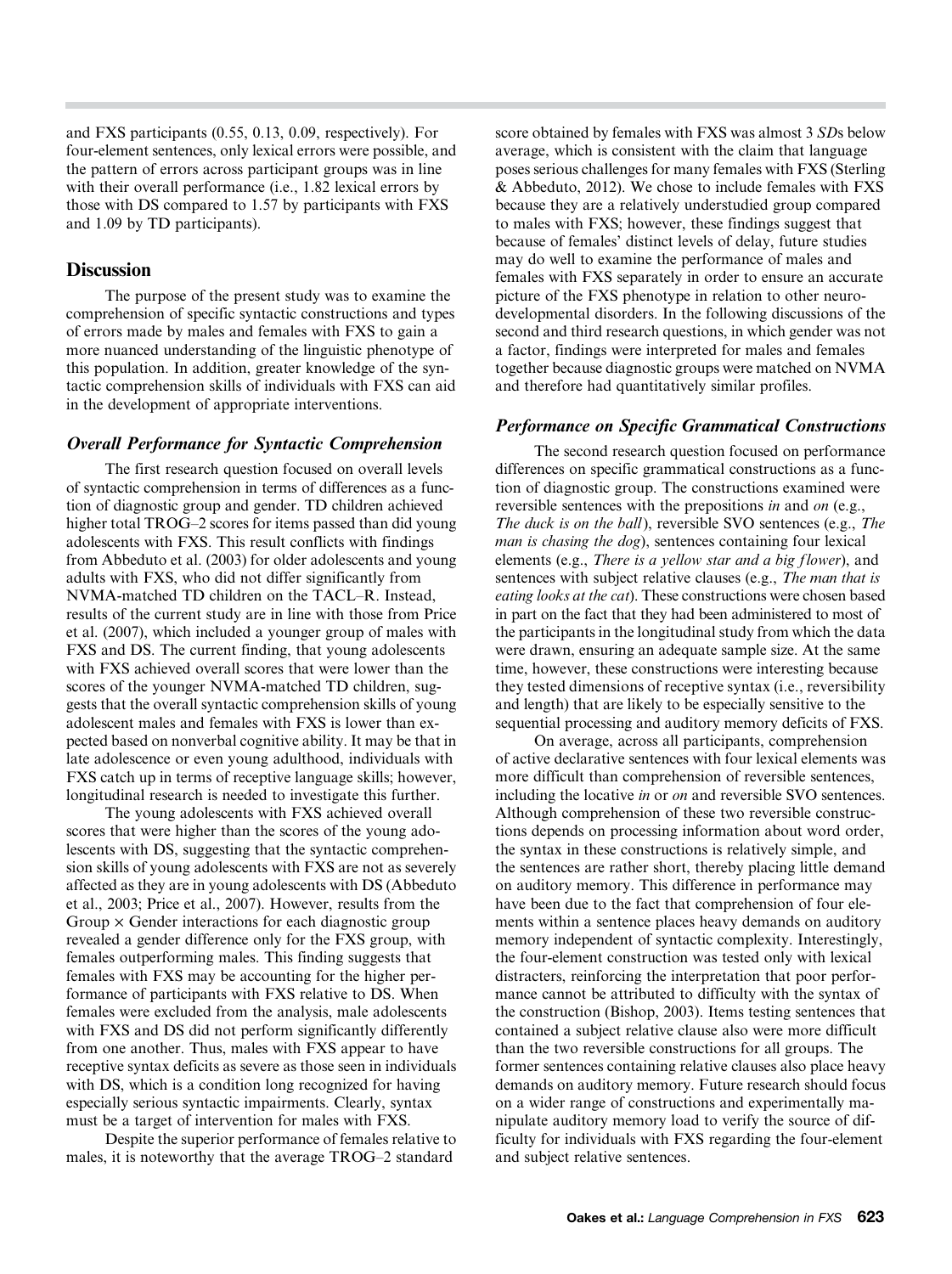Adolescents with FXS presented a mixed pattern with regard to comprehension of reversible sentences. That is, adolescents with FXS were as successful on reversible in and on sentences as were the TD children; however, they were less successful than the TD children on reversible SVO sentences. This difference may be explained by the way the words in these two sentence types are encoded. In reversible *in* and *on* sentences, the relations among the words are encoded by lexical items, whereas in reversible SVO sentences, the relations among the words are encoded by abstract syntactic items. Thus, these data provide evidence that youth with FXS have difficulty with the processing of syntactically encoded information, and this difficulty extends beyond cognitive-level expectations.

Similar to their performance on reversible SVO sentences, young adolescents with FXS had lower mean scores than TD children for forms containing a relative clause in the subject; however, the mean scores of young adolescents with FXS were not different from those of young adolescents with DS. Because this construction is typically mastered later in development, it may be the case that neither adolescents with FXS nor adolescents with DS have fully grasped the syntax of sentences containing an embedded clause. Additionally, it is also possible that adolescents with FXS and adolescents with DS display a "linguistic vulnerability" (Schuele & Nicholls, 2000, p. 581) in terms of acquiring complex syntax.

Taken together, these results suggest that aspects of language comprehension are impaired beyond nonverbal cognitive ability expectations for male and female adolescents with FXS and those with DS. For adolescents with FXS, syntactic comprehension deficits may be related to specific grammatical constructions, particularly those that have high demands for auditory memory or for syntactic processing that does not depend solely on lexical knowledge (i.e., lexical bootstrapping). Experience with, and knowledge of, particular vocabulary might support syntactic comprehension for adolescents with FXS, as evidenced by comprehension of locatives and four-element sentences that apparently keeps pace with nonverbal cognitive development. In contrast, comprehension that relies less on the recognition of lexical units and more on syntactic information per se appears to create a challenge for young adolescents with FXS. For adolescents with DS, lexical comprehension might not be developed enough to serve as a support for syntactic aspects of comprehension, resulting in a more generalized pattern of deficits in language comprehension.

#### Patterns of Error Types

The third research question focused on differences in the pattern of lexical and grammatical errors across diagnostic groups. To address this question, we examined the frequency of errors that were committed in the context of reversible in and on sentences, reversible SVO sentences, sentences containing four lexical elements, and sentences with subject relative clauses. Across the four grammatical constructions, young adolescents with FXS and those with

DS made a greater number of grammatical errors than lexical errors relative to TD children. This finding is consistent with previous research on adolescents with DS (Laws & Bishop, 2003) and individuals with intellectual disabilities (Abbeduto, Furman, & Davies, 1989), suggesting that poor performance on the TROG–2 was related to difficulty with grammar and not necessarily vocabulary. The current findings suggest that for both young adolescents with FXS and young adolescents with DS, grammatical difficulties may be the main factor driving the lower performance on these constructions.

In addition to the broad categories of errors, specific types of grammatical and lexical errors were examined in the four grammatical constructions of interest. For sentences testing the locatives in and on, each group made more grammatical errors of the word order type than of the function word type; however, young adolescents with DS made a greater number of grammatical errors of the function word type than both the FXS and TD groups. This finding suggests that there may be differences in the profile of syntactic comprehension deficits of young adolescents with FXS or DS. This could be essential information for language interventionists who are working on receptive grammar with young adolescents with FXS.

For sentences testing reversible SVO and relative clauses, participants made more grammatical errors than lexical errors. Although participants with FXS and those with DS did not greatly differ from each other in their accuracy for reversible active sentences, they made a greater number of grammatical errors of word order type than did TD children. This finding suggests that poor performance on such constructions may be due to a difficulty comprehending the word order of reversible and embedded syntactic forms.

#### Clinical Implications

The results of the current study have implications for interventions for young adolescent males and females with FXS. Findings regarding overall syntactic comprehension abilities reveal the importance of improving receptive syntax of these individuals. Their poor processing of sequential patterns and weakness in auditory memory appear to be major sources of comprehension problems and may make certain grammatical constructions more difficult than others. Thus, interventions for young adolescents with FXS may need to target grammatical constructions that are high in syntactic processing demands and constructions that rely less on lexical knowledge. It would also be useful to try to improve their general sequential processing skills and auditory memory or to circumvent those areas of weakness when imparting new syntactic knowledge.

#### Limitations and Future Research

There are several limitations of the current study. First, the current study included a small number of females with FXS. Future studies including a larger sample of females with FXS are needed. Second, the current study did not employ a measure of auditory memory or of sequential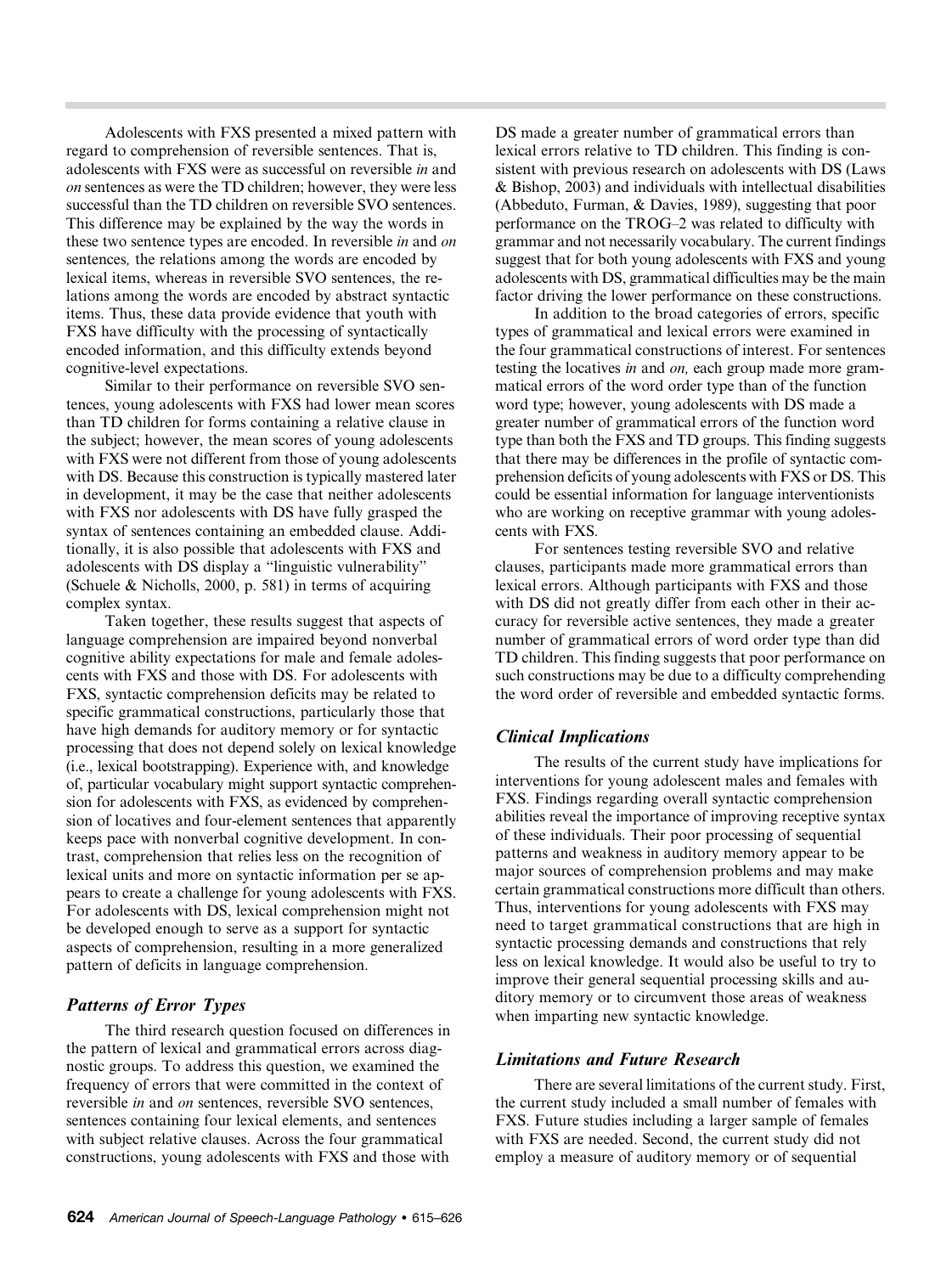processing. Future studies should use such measures to determine the extent to which the mere processing load of certain grammatical constructions or general sequential processing deficits account for the receptive language impairments found in these individuals. Third, the classification of foils for the error type analysis was limited to types of errors that could be consistently characterized across TROG–2 items and constructions. Our understanding of the FXS phenotype would benefit from research that addresses other types of comprehension errors.

#### Conclusion

The current study revealed important findings regarding the receptive syntactic difficulties of young adolescents with FXS and highlights the need for examining language in finer detail than is often done for individuals with neurodevelopmental disorders. The profile of language comprehension identified for adolescents with FXS suggests that research examining the relationships among lexical and syntactic ability in relation to the broader profile of cognitive impairments over the course of development for youth with genetic sources of intellectual disability will be informative.

#### Acknowledgments

This research was supported by National Institute on Child Health and Human Development Grants R01 HD024356 and P30 HD003352, awarded to the third author, and by National Institute on Deafness and Other Communication Disorders Grant F31 DC010959, awarded to the second author. The study reported in this article was completed to fulfill the requirements for the first author's master's degree from the University of Wisconsin— Madison. We offer special thanks to Jan Edwards and Susan Ellis Weismer, and to the families who participated in the study. A portion of the results from the current study were presented at the 2011 Symposium on Research in Child Language Disorders.

#### References

- Abbeduto, L., Brady, N., & Kover, S. T. (2007). Language development and fragile X syndrome: Profiles, syndrome-specificity, and within-syndrome differences. Mental Retardation and Developmental Disabilities Research Reviews, 13, 36–46.
- Abbeduto, L., Furman, L., & Davies, B. (1989). Relation between the receptive language and mental age of persons with mental retardation. American Journal on Mental Retardation, 95, 535–543.
- Abbeduto, L., & McDuffie, A. (2010). Genetic syndromes associated with intellectual disabilities. In C. L. Armstrong & L. Morrow (Eds.), Handbook of medical neuropsychology: Applications of cognitive neuroscience (pp. 193–221). New York, NY: Springer Science + Business Media.
- Abbeduto, L., Murphy, M. M., Cawthon, S. W., Richmond, E. K., Weissman, M. D., Karadottir, S., & O*'*Brien, A. (2003). Receptive language skills of adolescents and young adults with Down or fragile X syndrome. American Journal on Mental Retardation, 108, 149–160.
- Baker, S., Hooper, S., Skinner, M., Hatton, D., Schaaf, J., Ornstein, P., & Bailey, D. (2011). Working memory subsystems and task complexity in young boys with fragile X syndrome. Disability Research, 55, 19–29.
- Bishop, D. V. M. (1997). Uncommon understanding: Development and disorders in language comprehension in children. Hove, United Kingdom: Psychology Press.
- Bishop, D. (2003). Test for Reception of Grammar, Version 2. London, United Kingdom: Pearson Assessment.
- Burack, J. A., Shulman, C., Katzir, E., Schaap, T., Brennan, J. M., Iarocci, G., ... Amir, N. (1999). Cognitive and behavioural development of Israeli males with fragile X and Down syndrome. International Journal of Behavioral Development, 23, 519–531.
- Carrow-Woolfolk, E. (1985). Test for Auditory Comprehension of Language—Revised. Austin, TX: Pro-Ed.
- Carrow-Woolfolk, E. (1998). Test for Auditory Comprehension of Language—Third Edition. Austin, TX: Pro-Ed.
- Centers for Disease Control and Prevention. (2010). Fragile X syndrome. Retrieved from www.cdc.gov/Features/fragileX
- Chapman, R. S., & Hesketh, L. J. (2001). Language, cognition, and short-term memory in individuals with Down syndrome. Down Syndrome: Research & Practice, 7(1), 1–7.
- Chapman, R. S., Schwartz, S. E., & Kay-Raining Bird, E. (1991). Language skills of children and adolescents with Down syndrome: I. Comprehension. Journal of Speech, Language, and Hearing Research, 34, 1106–1120.
- Cohen, J. (1988). Statistical power analysis for the behavioral sciences (2nd ed.). Hillsdale, NJ: Erlbaum.
- Crawford, D., Acuna, J., & Sherman, S. (2001). FMR1 and the fragile X syndrome: Human genome epidemiology review. Genetics in Medicine, 3, 359–371.
- Dykens, E. M., Hodapp, R. M., & Finucane, B. M. (2000). Genetics and mental retardation syndromes: A new look at behavior and interventions. Baltimore, MD: Brookes.
- Dykens, E. M., Hodapp, R. M., & Leckman, J. F. (1987). Strengths and weaknesses in the intellectual functioning of males with fragile X syndrome. Mental Deficiency, 92, 234–236.
- Finestack, L. H., & Abbeduto, L. (2010). Expressive language profiles of verbally expressive adolescents and young adults with Down syndrome or fragile X syndrome. Journal of Speech, Language, and Hearing Research, 53, 1334–1348.
- Finestack, L. H., Palmer, M., & Abbeduto, A. (2012). Macrostructural narrative language of adolescents and young adults with Down syndrome or fragile X syndrome. American Journal of Speech-Language Pathology, 21, 29–46.
- Finestack, L. H., Sterling, A. M., & Abbeduto, L. (2013). Discriminating Down syndrome and fragile X syndrome based on language ability. Journal of Child Language, 40, 244–265.
- Glenn, S., & Cunningham, C. (2005). Performance of young people with Down syndrome on the Leiter–R and British Picture Vocabulary Scales. Journal of Intellectual Disability Research, 49, 239–244.
- Karmiloff-Smith, A., Grant, J., Berthoud, I., Davies, M., Howlin, P., & Udwin, O. (1997). Language and Williams syndrome: How intact is "intact"? Child Development, 68, 246–262.
- Kover, S. T., McDuffie, A., Abbeduto, L., & Brown, W. T. (2012). Effects of sampling context on spontaneous expressive language in males with fragile X syndrome or Down syndrome. Journal of Speech, Language, and Hearing Research, 55, 1022–1038.
- Laws, G., & Bishop, D. (2003). A comparison of language abilities in adolescents with Down syndrome and children with specific language impairment. Journal of Speech, Language, and Hearing Research, 46, 1324–1339.
- Levy, Y., Gottesman, R., Borochowitz, Z., Frydman, M., & Sagi, M. (2006). Language in boys with fragile X syndrome. Journal of Child Language, 33, 125–144.
- Mazzocco, M. M., Thompson, L., Sudhalter, V., Belser, R., Lesniak-Karpiak, K., & Ross, J. (2006). Language use in females with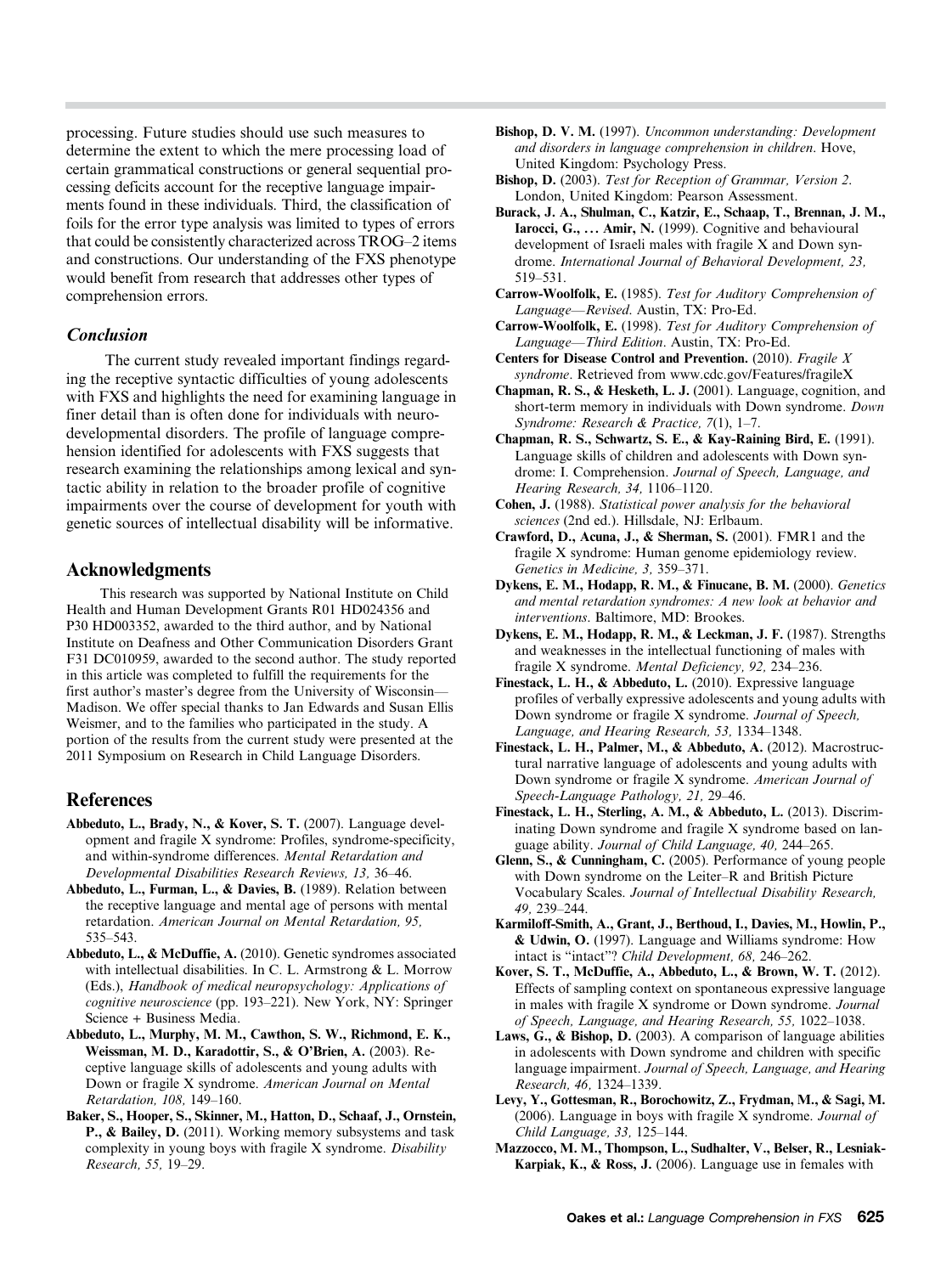fragile X or Turner syndrome during brief initial social interactions. Journal of Development and Behavioral Pediatrics, 27, 319–328.

- McDuffie, A., Abbeduto, L., Lewis, P., Kim, J. S., Kover, S. T., Weber, A., & Brown, W. T. (2010). Autism spectrum disorder in children and adolescents with fragile X syndrome: Within-syndrome differences and age-related changes. American Journal on Intellectual and Developmental Disabilities, 115, 307–326.
- McDuffie, A., Kover, S. T., Abbeduto, L., Lewis, P., & Brown, W. T. (2012). Profiles of receptive and expressive language abilities in boys with comorbid fragile X syndrome and autism. American Journal on Intellectual and Developmental Disabilities, 117(1), 18–32.
- Miller, J. F. (1988). The developmental asynchrony of language development in children with Down syndrome. In L. Nadal (Ed.), The psychobiology of Down syndrome (pp. 167–198). New York, NY: Academic Press.
- Murphy, M. M., & Abbeduto, L. (2007). Gender differences in repetitive language in fragile X syndrome. Journal of Intellectual Disability Research, 51, 387–400.
- Ornstein, P. A., Schaaf, J. M., Hooper, S. R., Hatton, D. D., Mirrett, P., & Bailey, D. B. (2008). Memory skills of boys with fragile X syndrome. American Journal on Mental Retardation, 113, 453–465.
- Pierpont, E. L., Richmond, E. K., Abbeduto, L., Kover, S. T., & Brown, W. T. (2011). Contributions of phonological and verbal working memory to language development in adolescents with fragile X syndrome. Journal of Neurodevelopmental Disorders, 3, 335–347.
- Price, J., Roberts, J., Hennon, E., Berni, M., Anderson, K., & Sideris, J. (2008). Syntactic complexity during conversation of boys with fragile X syndrome and Down syndrome. Journal of Speech, Language, and Hearing Research, 51, 3–15.
- Price, J., Roberts, J., Vandergrift, N., & Martin, G. (2007). Language comprehension in boys with fragile X syndrome and boys with Down syndrome. Journal of Intellectual Disability Research, 51, 318–326.
- Roid, G. H., & Miller, L. J. (1997). Leiter International Performance Scale—Revised. Wood Dale, IL: Stoelting.
- Schuele, C. M., & Nicholls, L. M. (2000). Relative clause: Evidence of continued linguistic vulnerability in children with specific language impairment. Clinician Linguistics & Phonetics, 14, 563–585.
- Semel, E., Wiig, E. H., & Secord, W. (2000). Clinical Evaluation of Language Fundamentals—Third, UK Edition. London, England: The Psychological Corporation.
- Sterling, A., & Abbeduto, L. (2012). Language development in school-age girls with fragile X syndrome. Journal of Intellectual Disability Research, 56, 974–983.
- van der Lely, H., & Harris, M. (1990). Comprehension of reversible sentences in specifically language-impaired children. Journal of Speech and Hearing Disorders, 55, 101–117.
- Volden, J., Smith, I. M., Szatmari, P., Bryson, S., Fombonne, E., Mirenda, P., ... Thompson, A. (2011). Using the Preschool Language Scale, Fourth Edition, to characterize language in preschoolers with autism spectrum disorders. American Journal of Speech-Language Pathology, 20, 200–208.
- Wiig, E. H., Secord, W., & Semel, E. (2000). Clinical Evaluation of Language Fundamentals—Preschool, UK Edition. London, England: The Psychological Corporation.